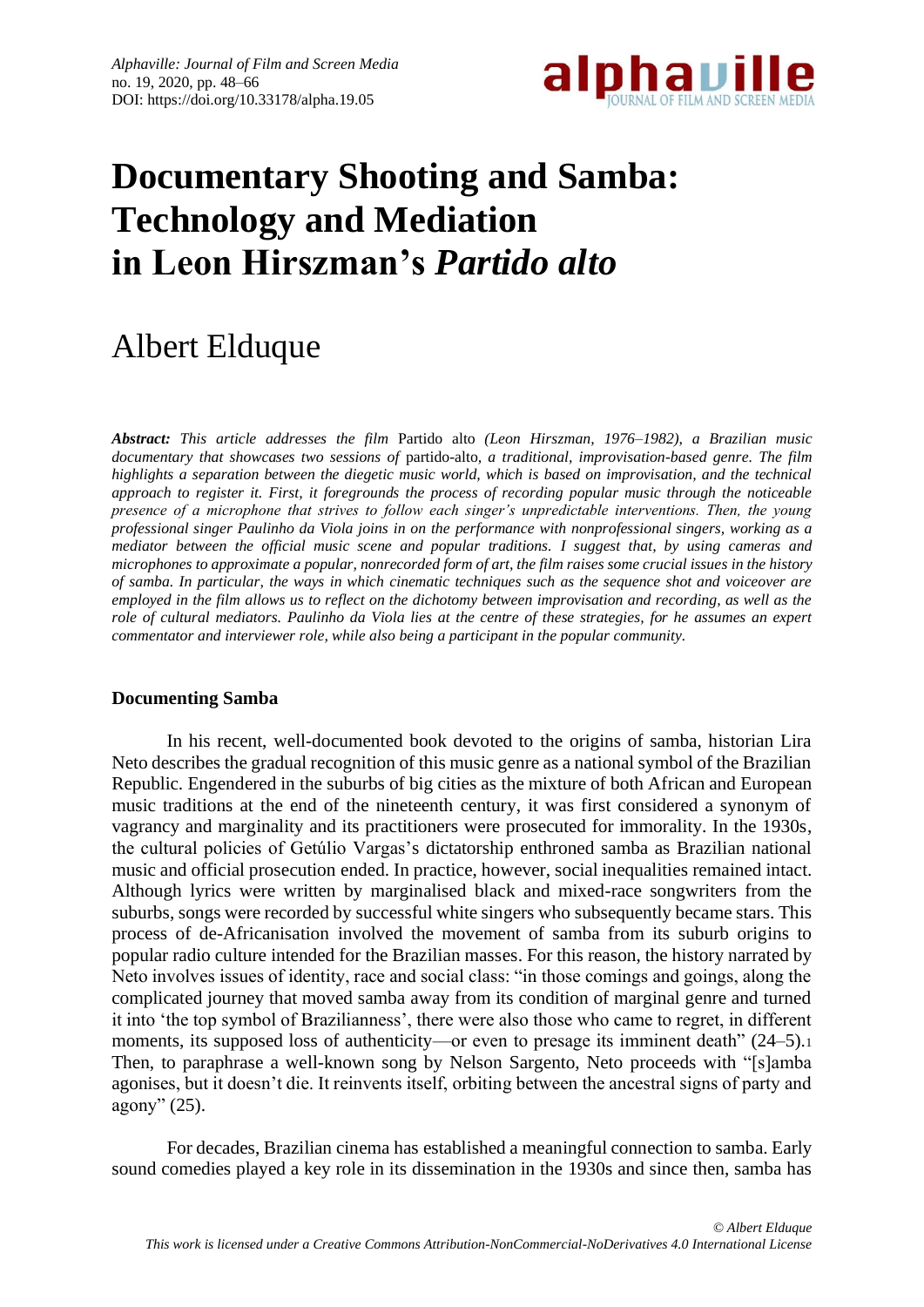become a recurring topic and a resourceful soundtrack. It has been celebrated in musicals, played in suburban stories, turned into an anthem in engaged films, and repurposed in experimental works. Having a privileged position in many films, it has triggered a wide range of intermedial relationships between cinema and music: lyrics becoming narrative agents, famous singers impersonating themselves, performances interrupting the storyline, and music rhythms defining the film's editing. Since the 1960s, music documentaries have played a significant role here, because they address the complex history of samba and are committed to presenting it as a platform for audiovisual memory. In the 1960s, Cinema Novo filmmakers were especially concerned with the need to record specific singers and practices from the suburbs which were either ignored by the music industry, distorted by market imperatives or endangered by biological aging. Some short films that were produced about old samba artists include *Heitor dos Prazeres* (Antônio Carlos da Fontoura, 1965) and *Conversa de Botequim* (*Bar's Talk*, Luiz Carlos Lacerda, 1970), the latter featuring popular musicians and composers Donga, Pixinguinha and João da Baiana. Five decades later, the filmmaker's aim to record vanishing traditions is still alive today with the wider distribution and acceptance of long music documentaries among big audiences.

In this article, I will analyse a remarkable music documentary focused on suburban samba: *Partido alto* (Leon Hirszman, 1976–1982). Combining statements and performances, the film merges a fleeting joyfulness with an elegiac tone, and in doing so it places itself "between the ancestral signs of party and agony", as Lira Neto would say. Among other things, it brings the production and reproduction conditions of samba to the foreground, and these conditions also determine a film's cinematic approach. Here, the sequence shot and the voiceover play a crucial role, along with the narrative structure which depends on the usual development of a *partido-alto* session, when singers may continuously sing for as long as it takes. Analysing these intermedial relationships will allow me to explore how *Partido alto* reproduces samba; in other words, how it establishes a connection between samba as a popular practice from suburban communities, on the one hand, and the audience of the film, on the other. Throughout the analysis, I will isolate two crucial concepts in this connection, namely the representation of technology and the role of the singer as a mediator, which I will propose as methodological perspectives to approach documentaries on samba in general.

#### **A Shout in the Crowd:** *Partido alto* **and the Defence of Tradition**

*Partido alto* was produced within the Cinema Novo movement by politically engaged filmmaker Leon Hirszman. Since the late 1950s, Cinema Novo had stood for the legitimation of popular culture and had attempted to marry the films' social and political aims with it, in order to counteract the influential models arriving from Europe and the United States. For filmmakers such as Hirszman, this discourse was moulded by discussions taking place in Popular Culture Centres, which were aligned with the National Students Union and within which prominent intellectuals such as Ferreira Gullar argued for a left-wing cultural programme to unite upper-middle-class intellectuals and lower social strati. Cinema Novo filmmakers, together with Bossa Nova singers, considered samba to be the representation of disengaged voices and promoted the recognition of some suburban songwriters who had been previously marginalised by record labels, such as Cartola and Nelson Cavaquinho. In 1969, Hirszman devoted a homonymous short documentary film to the latter, in which Nelson is shown in his social milieu in the Rio slums, including the streets, the bars and his shabby home; he discusses work and sings some of his creations. Unlike the official songs that made samba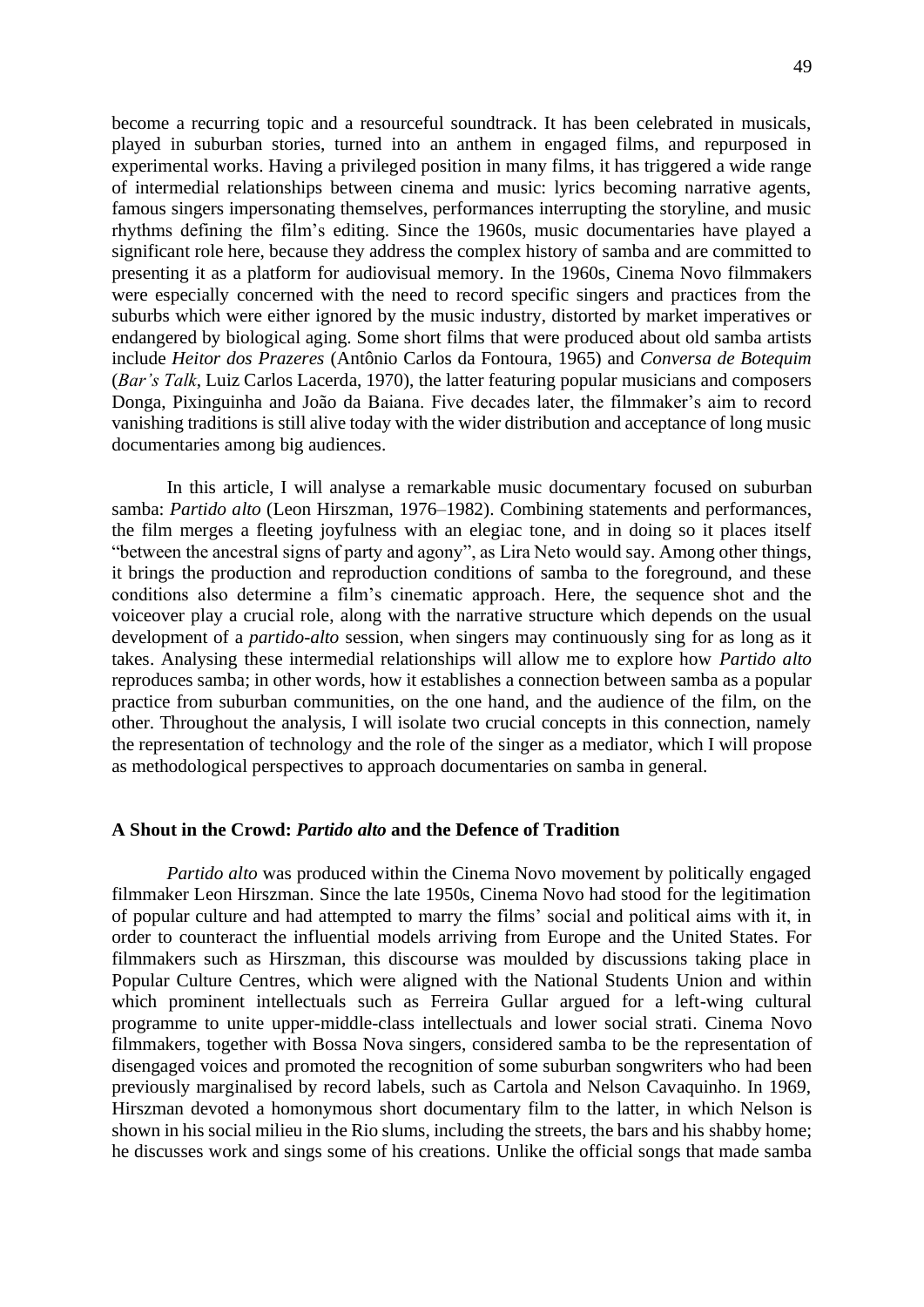famous in the 1930s, Nelson Cavaquinho's cultural practice was at odds with the music industry and its commodification processes.

*Partido alto* also aimed to reveal a type of traditional samba that distanced itself from economic success and was rooted to its origins in the shantytown community, and in this case derived from improvisation. According to researcher and composer Nei Lopes, the name "*partido-alto*" designates "a kind of samba sung in the form of a challenge by two or more contestants and which is composed by a coral section (refrain or 'first') and a soloist part with verses which are either improvised or coming from the traditional repertoire, and which can either refer to the refrain's topic or not" (26–7).<sup>2</sup> In 1975, Hirszman presented his project by stating:

This kind of manifestation of urban, carioca, popular culture, precedes samba, and it has not been much studied or written about. The film we are proposing will foremost aim to recover the popular values which, when expressed in the *partido-alto* by saying, by touching and by dancing, constitute an inexhaustible source of our national memory. ("Partido" 1)

The filmmaker aimed to use direct sound techniques to record and film some traditional *partideiros* (*partido-alto* singers) who were still alive, such as Xangô da Mangueira and Candeia, and trusted experts such as researcher Sérgio Cabral and singer Paulinho da Viola to help him understand the transformations of *partido-alto* and to gain access into Rio de Janeiro's shantytown samba communities.

*Partido alto* was funded by the Ministry of Education and Culture and by state-owned film institute Embrafilme (Puccini 287). Equipped with an Eclair 16mm camera (Kodato), the production began in September 1976, and in January 1978 Hirszman wrote to Embrafilme requesting further funding to extend the duration of the short film. By this point, only two parts had been recorded: the filming at Candeia's house with some *partideiros* from Quilombo Samba School, and a meal and a *roda de samba* (a circle to sing samba) in Manacéa's house with Velha Guarda da Portela, a band of traditional singers from the Portela Samba School. Planning to interview singers Ivone Lara, Aniceto do Império Serrano and Clementina de Jesus, Hirszman aimed to complete his documentary, which he described as "a very educational picture about *partido-alto*" ("Ferreira"). Complementary funding was granted sometime later, but in December 1979, Hirszman discarded the idea of a longer feature due to other commitments and returned to his original intention of making a short film, this time focusing solely on singer Candeia, who had died in November 1978 ("Machado Calil").

When the film was released in 1982, it was twenty-five minutes long, featured only material Hirszman had recorded in 1976 and was divided into two distinct sections: Candeia's discussions on *partido-alto* and a social gathering accompanied by singing at Manacéa's house. The film opens with some photos of samba bands, both old and contemporary, and a portrait of the late Candeia with a short dedication to him (Figure 1). This photo of the deceased singer is then replaced by images Hirszman recorded of him alive in 1976. Talking to the camera, Candeia explains from his wheelchair the particularities of *partido-alto* and sings three songs together with some musicians, singers and dancers from the Quilombo Samba School. The second section starts with a community meal in Manacéa's house where young singer Paulinho da Viola interviews some *partideiros* from Velha Guarda da Portela and then joins them singing until dusk (Figure 2). In the film's final minutes, while Paulinho appears playing the *cavaquinho* and singing with the old folks, his voiceover praises *partido-alto* as a "moment of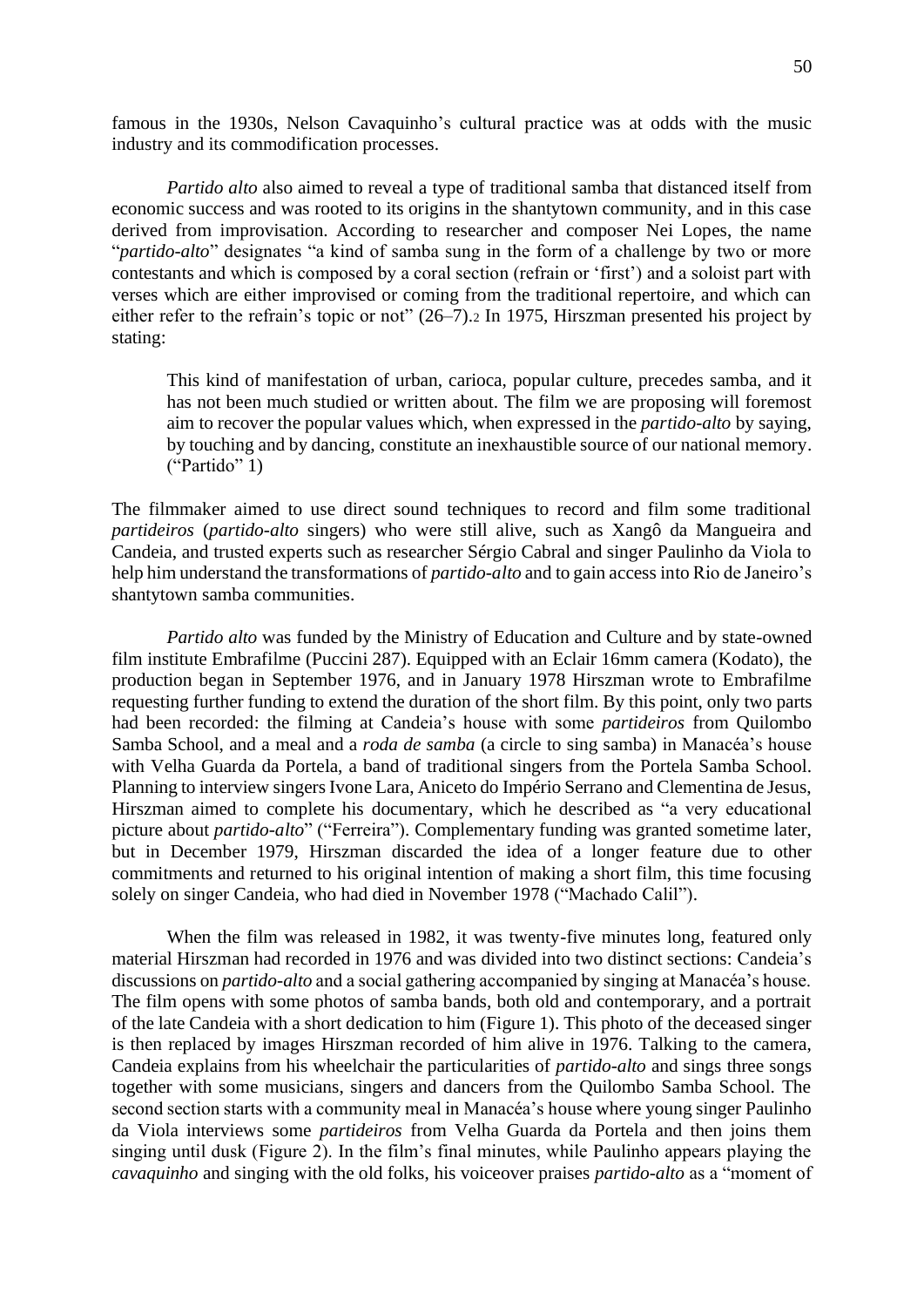freedom", thereby challenging the imperatives of the music industry: "Today samba has many compromises that reduce the creativity of the samba singers to the limits imposed by the big entertainment. In *partido* instead everything happens more spontaneously. For this reason, there will always be *partideiros*, and the verse, either improvised or not, will reflect the truths that each one feels in their soul".



**Figure 1: Dedication to Candeia at the beginning of** *Partido alto* **(Leon Hirszman, 1976–1982). Figure 2: Title that introduces the second part of** *Partido alto***, set in Manacéa's house. Embrafilme, 1976–1982. Screenshots.**

In his defence of *partido-alto* over commercial samba, Hirszman's film was attuned with some discussions taking place in the samba scene during that time, and in which both Candeia and Paulinho da Viola held prominent roles. They belonged to Portela, one of the oldest samba schools in Rio de Janeiro. Despite their name, samba schools were not educational institutions but social centres that organised Carnival parades and fostered a sense of community in the slums. By the 1970s, they gradually became businesses controlled by external agents who aimed to spectacularise the parades and show them in massive stadiums, therefore cutting ties with Portela's original social function. Critical of these developments, both Candeia and Paulinho da Viola left in protest of the school's acquiescence to the commodification of Carnival.

Candeia had joined Portela as a teenager and quickly became a successful songwriter for the Carnival parades. Despite his involvement with Portela, he was not a professional singer and instead was a policeman until 1965, when he was shot five times during an altercation with a lorry driver, which left the lower part of his body paralysed. That event strengthened his ideological commitment to traditional samba (Vargens 53). In 1975, he left Portela and cofounded the Grêmio Recreativo de Arte Negra Escola de Samba Quilombo (Quilombo Samba School Recreational Union of Black Art). It borrows its name from the old settlements of black communities in Brazil, which were composed mainly of former slaves, and aimed to be both a music association and a research centre for Afro-Brazilian art. Two years later, Candeia analysed the evolution of samba schools in his compelling book *Escola de samba: árvore que esqueceu a raiz* (*Samba School: A Tree that Forgot Its Root*), coauthored with Isnard Araújo, in which they also wrote the principles of Quilombo: a defence of tradition and renovation, but without the transformations acquired through commodification. They claimed that in front of the transformation of samba schools "[s]omebody has to shout, and Quilombo is a shout in the crowd" (88).3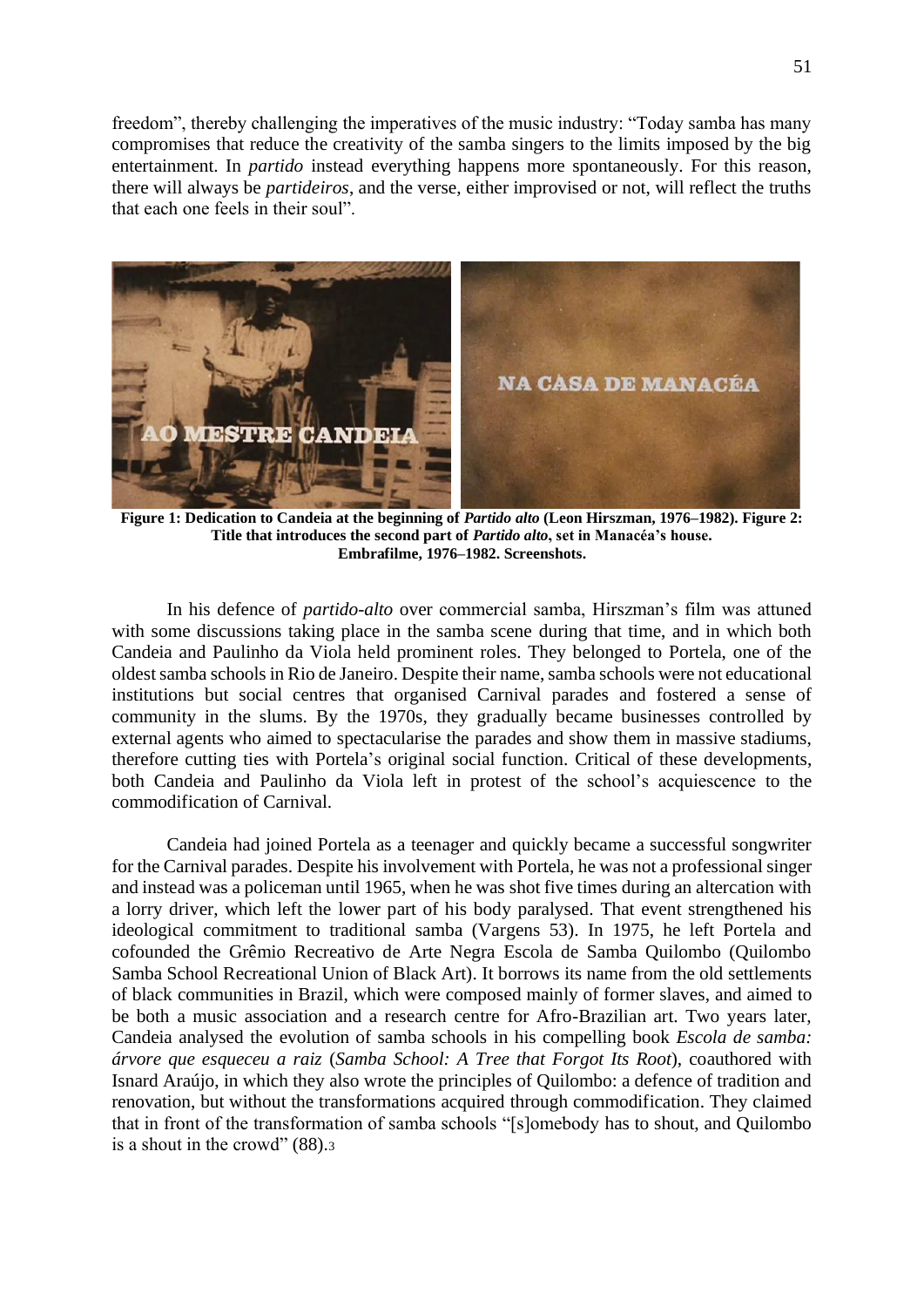Paulinho da Viola, a middle-class singer and son of a *choro* guitar player, joined Portela in 1964 and soon became interested in its history and tradition. Having released his first album in 1968, in 1970 he invited Velha Guarda da Portela—a group of experienced singers who had never been part of the music industry—to record their first album *Portela, passado de glória* (*Portela, Past of Glory*). Paulinho was recognised as an innovator of samba and *choro* who despite his consolidation as a professional, well-known artist, was always faithful to the social origins of samba schools. According to Eduardo Granja Coutinho, while Paulinho da Viola's profession as an established artist connected him to the music industry, he also maintained a critical distance, most notably when commercial strategies placed community practices, in which samba had originated, at risk (154). For this reason, when Portela's directorship started to marginalise composers, most notably the people from Velha Guarda, Paulinho left the school to support Candeia's Quilombo (149–55).

#### **Chasing the Next Line: A Cinematic** *Partido-Alto***?**

In his 2001 article "Partido-alto: a questão da forca" ("*Partido-Alto*: The Issue of Gallows"), Carlos Andreazza discusses the contradiction between *partido-alto*'s spontaneity and its recording for purposes of a later reproduction. While he acknowledges that recording ensures pedagogical interest and the genre's survival, he points out an insurmountable epistemological difference:

Improvisation doesn't work with reproduction; it is fruit of a moment and it is inscribed in it, with no perspectives beyond the perceptual field defined by the environment where it is born, because it relies on physical stimuli which can't be found in a studio, and neither be photographed without dissipating them. (13)

He proceeds to acknowledge that, while improvisation time is flexible and discourse unpredictable, thereby clashing with technical requirements, the verses of contemporary *rodas de samba* are no longer improvised; rather, they are replaced by familiar songs because they have been previously recorded in album form. He then points out that reproduction undermines improvisation's value, so "instead of setting out the rules for technical reproduction, [*partidoalto*] becomes more and more influenced by it" (13).

Andreazza's reflections are applicable to cinema as well: it has a pedagogical interest but its reproductive quality clashes with *partido-alto*'s improvised essence. However, the relationship between recording devices and improvised music genres is more complex than a binary between an anesthetising recording and a unique, lived experience. Once improvisation is recorded and reproduced on film, it certainly loses its original phenomenology, but it also expands in other directions—it can have an intermedial effect on the aesthetics and the narrative of the film. This is the research track of some film scholars exploring the relationship between jazz and cinema, such as Gilles Mouëllic and Jean-Louis Comolli. For Mouëllic, a jazz-like improvisation can be found in film's acting, framing and editing (201–35). For Comolli, filming music improvisation raises issues about the offscreen space. In his text "L'Œil contrôle, le corps écoute (Filmer le free)" ("The Eye Controls, the Body Listens [To Film the Free]"), Comolli opposes the constraints of the visual approach of the mise en scène with an embodied listening, and links the unforeseeable, improvised performance of the free jazz musician with the invisibility offscreen. He suggests that to film the free involves considering that part of the image that we don't know about, in the same way that we do not know how the musician will develop the improvisation: "Slowness of the images: the invisible is the only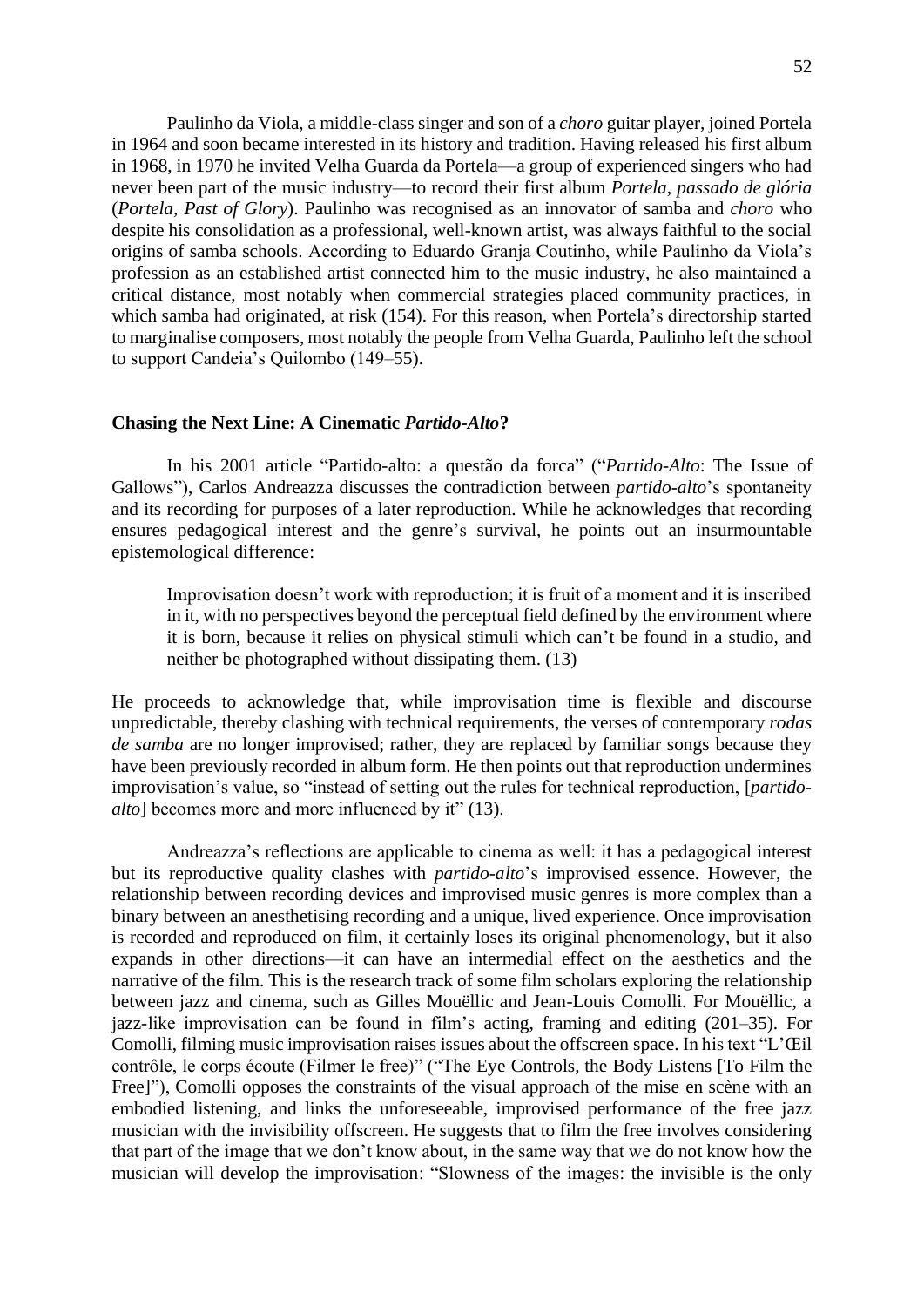place where cinema runs as fast as music. There, nothing is planned, nothing is framed, nothing is ready" (662). With that in mind, is it possible to think of a cinematic aesthetics for *partidoalto*?

In Hirszman's documentary, film style and narrative are determined by the performer's improvisation. Performances are filmed in long, handheld sequence shots which record the whole dynamics of *partido-alto* without interruption. This allows the frame to encapsulate the flexibility of time and the unpredictability of discourse, which Andreazza points out as crucial differences between improvisation and reproduction. However, the collective nature of *partido-alto* makes things difficult for both image and sound recording. Unlike Comolli's analysis of the filming of free jazz, in *Partido alto* there is no contrast between the framed musician and his unexpected music but rather a 360º space where both image and sound are haunted by unpredictability, and where frame and off frame constantly interchange. Cinematographer Lúcio Kodato recalls that he placed himself in the middle of the *roda de samba*, with a single tip from Paulinho da Viola: that responses to a specific verse may appear from the opposite side of the circle. Both in this section and in Candeia's, many technical imperfections were left in the final cut. According to Paulinho da Viola, some parts of Candeia's talk were discarded due to poor image quality, but despite this the completed film includes rushed framing, unsteady panning, light blinding and some figures interfering in the frame's foreground and these correspond with uneven direct sound recordings (Figures 3 and 4).

In addition, *partido-alto*'s flexibility of time has a decisive effect on the film's general structure. Kodato explains that the crew arrived at Manacéa's house in the morning and he assumed they would be done by 5 p.m. However, the collective singing continued late into the night, which required lights he had brought for good measure, and which are visible within the frame. Interestingly, closing the film with a night scene highlights both its conclusive dimension and its nostalgic tone, placing the documentary, as Lira Neto would say, "between party and agony", an elegy for a kind of samba that was vanishing at that time (Figures 5 and 6).



**Figures 3 and 4: A body blocks the view of Candeia and the other musicians in** *Partido alto***. Embrafilme. Screenshots.**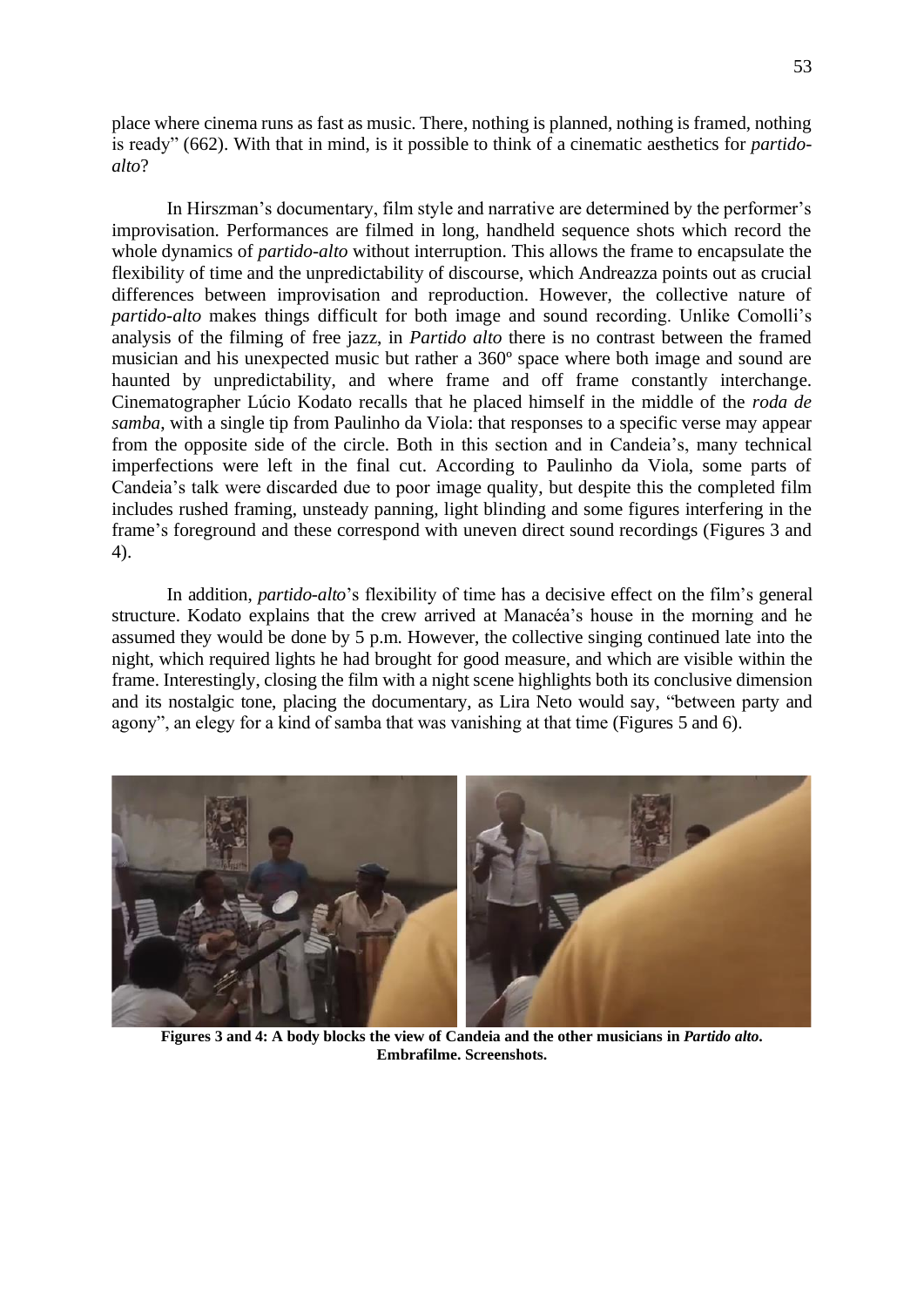

**Figures 5 and 6: Imperfect framing and blinding during the night shooting at Manacéa's house in** *Partido alto***. Embrafilme. Screenshots.**

Indeed, *Partido alto* becomes an audiovisual improvisation, the result of a real improvisation in Candeia's school and Manacéa's house. We could even say that Hirszman's film is a kind of cinematic *partido-alto*, that it works "as if" it was *partido-alto*. This is an intermedial phenomenon that Irina Rajewsky would classify as an intermedial reference, in which the mechanisms of two media are linked through evocation or imitation, even if their medial difference is insurmountable. The formula for this paradox is the "as if", which she exemplifies with the concept of "writing as if filming":

Using the media-specific means available to him, the author of a text cannot, for example, "truly" zoom, edit, dissolve images, or make use of the actual techniques and rules of the filmic system; by necessity he remains within his own verbal, i.e., textual, medium. In this inability to pass beyond a single medium, a medial difference—an "intermedial gap"—is revealed, one which a given text intentionally displays or conceals, but which in any case can only ever be bridged in the figurative mode of the "as if". (55)

In an actual *partido-alto* improvisation, different participants take part (including the audience) and the song is created spontaneously. In a film, improvisation may be part of a specific moment in the creative process, but the result is edited, completed and presented to an audience who do not participate in the recorded images and sounds of singing a new verse. The difference between the popular, improvised singing and the documentary filmmaking process is insurmountable, and the "intermedial gap" persists. Following Andreazza's thinking, it is obvious that Hirszman's film, due to its technical and reproductive quality, is not improvised in the same way as *partido-alto*. However, following Rajewsky's ideas, we could suggest that *Partido alto*'s aesthetics and narrative work "as if" they were *partido-alto*.

This may seem a sterile, playful comparison, but thinking in these terms and considering the "intermedial gap" allows us to deepen the film's analysis and better understand its real significance. Indeed, two key ideas emerge from this bridge/gap between song style and film style. The first is the obvious, even obtrusive presence of the recording devices and techniques throughout the film. The microphone enters the image from the lateral, upper and lower margins of the frame, in close-ups and long shots, and sometimes is even positioned in the foreground. Audio technicians, microphones in tripods and some leads are visible (Figures 7 and 8). The cinematography equipment is noticeable through the unsteady framing and artificial lighting (Figures 9 and 10). Here, the technical mediation is responsible for the "as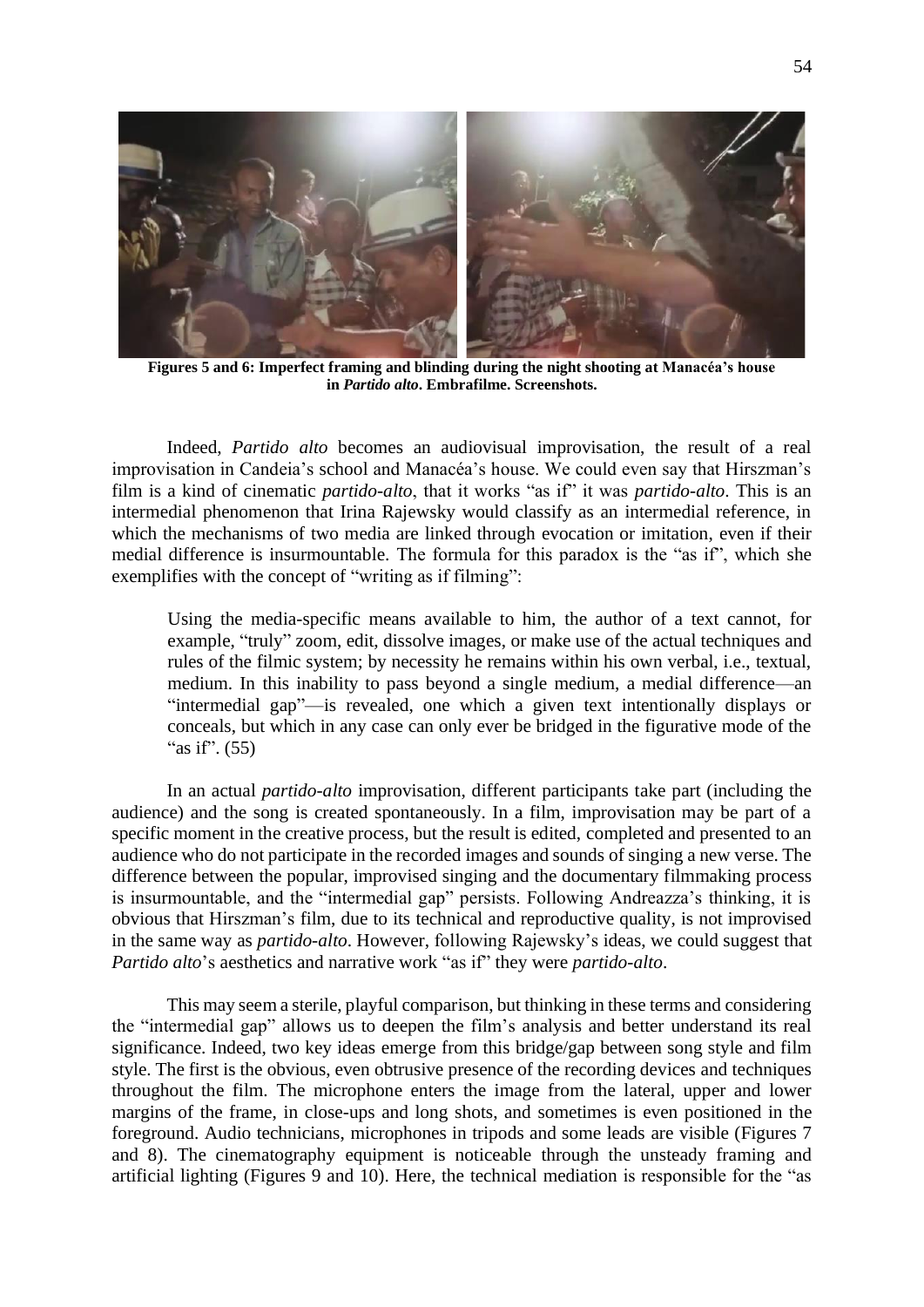if" bridge/gap between an improvised singing style and the technical requirements of filmmaking, both in image and sound. Giving technological means such a presence highlights their crucial role as mediators between different creative practices and artistic worlds: there is a contrast between an improvised, suburban, popular way of singing, and cinema, which is a technical, reproductive mode of representation.



**Figures 7 and 8 (above): The microphone and the technician appear ostensibly during Candeia's speech. Figures 9 and 10 (below): Appearance of the artificial lighting during the** *roda de samba* **in** *Partido alto***. Embrafilme. Screenshots.**

The second idea, which is crucial for the film, is that this technological mediation is full of failures. In other words: there is more of a gap than a bridge. According to Ágnes Pethő, "paradoxically, the more motion pictures engage in inter-art o intermedia 'games,' becoming increasingly 'literary,' 'theatrical' or 'painterly' etc., the more they expose regarding the nature, possibilities and limitations of their own medium" (65–6). In *Partido alto*, the film's engagement with the improvised songs involves making the technical equipment visible, but also showing its shortcomings and imperfections. In a way, the film lays bare a dispute between popular culture and a reproductive art, and in this dispute the latter is challenged by the improvised, ungraspable creative methods of the former. *Partido-alto* (the style) challenges *Partido alto* (the film).

However, what might have been a problem in a classic fictional feature provides a great contribution to a documentary film. Indeed, Hirszman's first goal ("a very educational picture about *partido-alto*") is enriched and even repurposed: the film not only records *partido-alto* as a song style but also as a conflictual relationship between the song style and the documentary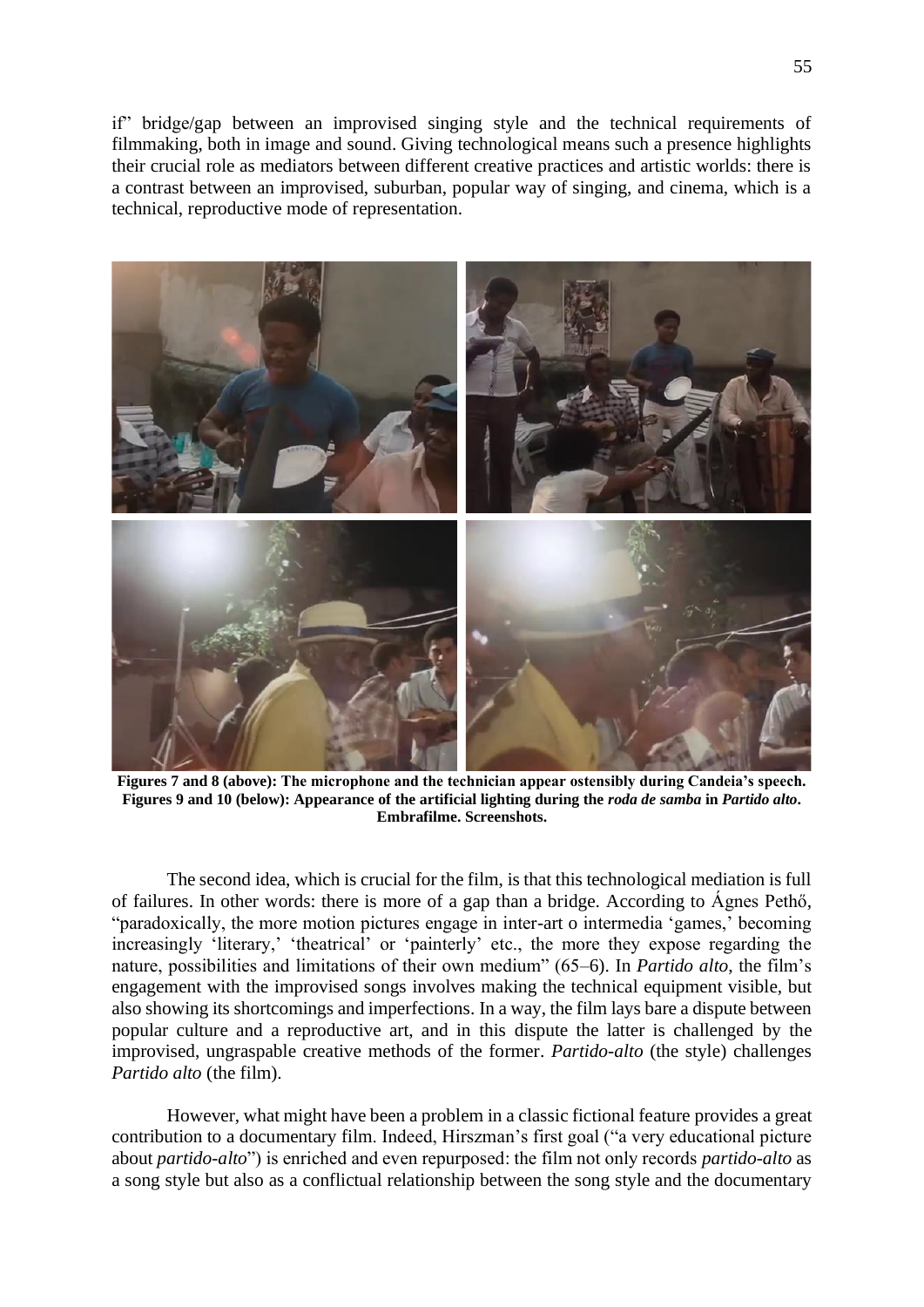film's audiovisual techniques. And, most crucially, revealing this uneasiness has political undertones which are related to the history of samba. For decades, technical recording propelled white singers into successful stars while confining black and mixed-race songwriters to the margins. Conversely, in Hirszman's film, technical recording devices are put into question by popular singing. For this reason, in front of a history of samba defined by inequalities, this resistance from collective, spontaneous, popular creation can be considered a moment of poetic justice.

#### **The** *Sambista* **Is Not Required to Be a Member of Academia: The Singer as Mediator**

In *Partido alto*, the mediation between the spectator and samba is technological but also human. Both Candeia and Paulino da Viola sing and play with other musicians, so they belong to the music world that the film portrays. At the same time, they introduce the spectator into the world of samba, either with a talk that becomes a kind of lecture, with interviews to the *sambistas* or with a statement in voiceover. They are performers that sing and experts that talk, and as such, they become intermedial figures placed between the music event and the film discourse that follows it.

In his book *O mistério do samba* (*The Mystery of Samba*), anthropologist Hermano Vianna uses the notion of "cultural mediator" as a key figure in the history of this music style. In exploring the ways in which samba shifted from its origins in marginalised communities to its emergence as a Brazilian national symbol, Vianna borrows the concept of "cultural mediator" from French historian Michel Vovelle, who uses it to describe those characters who establish links between erudite and popular worlds (42). In the case of Brazil, since colonial times there had been a "long tradition of relationships between many segments of Brazilian elite (landowners, politicians, aristocrats, writers, etc.) and many manifestations of Afro-Brazilian musicality", which in the 1920s resulted in fruitful interactions between elite intellectuals and composers, on the one hand, and popular singers from the slums, on the other (37). According to Vianna, the nationalisation of samba was the result of that interbreeding of social classes. It should not be approached as a mere commodification of an existing art form, but as a two-way process between distinct social groups which came to define (and not simply instrumentalise) samba. For this reason, cultural mediators, for Vianna, should include those from both privileged and underprivileged backgrounds, along with foreign agents such as French poet Blaise Cendrars.<sup>4</sup>



**Figures 11 and 12: Candeia delivers his speech about** *partido-alto* **in** *Partido alto***. Embrafilme. Screenshots.**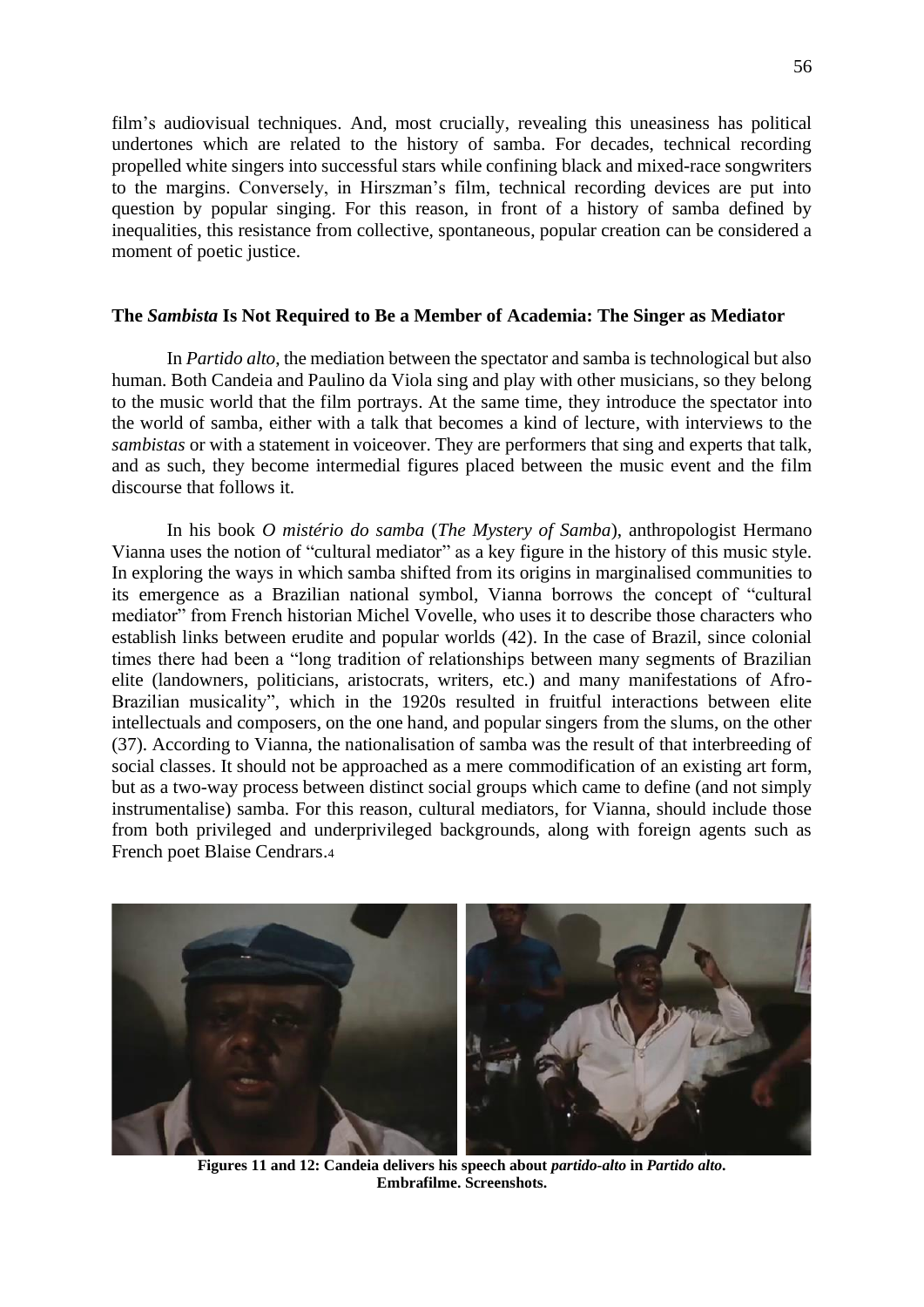Here, I am unable to provide an in-depth explanation of the intricacies behind Vianna's argument, yet the notion of cultural mediator is undoubtedly useful for the analysis of film representations of samba, as suggested by Guilherme Carréra in his article about recent documentaries on this topic (21). In fact, Hirszman's *Partido alto* establishes a mediation between its educated public and non-recorded suburban practices, and the discourses by Candeia and Paulinho da Viola play an active role in this cultural process. In the case of Candeia, he makes conversation with a presumed spectator and explains the specificities of *partido-alto* by introducing the fellow singers, dancers and instruments (Figures 11 and 12). From his wheelchair, Candeia acts as a lecturer and master of ceremonies for the film: as he mentions the elements around him, camera and microphone search for them. He talks and sings alternatively, although his first song could be considered part of his teaching discourse as well. The song is called "Testamento de partideiro" ("A *Partideiro*'s Testament"), and includes both a kind of testament in which the singer distributes his legacy, saying, for example, that "I leave my tambourine to my friends", and a claim for the nonacademic nature of the *sambista*: "the *sambista* doesn't need to be a member of academy / he needs to be natural with his poetry, and people will make him immortal". These verses belong to the song performed by Candeia the singer but could also be part of the discourse by Candeia the lecturer. Indeed, the song establishes a crucial idea which is also at samba's core: the transmission of knowledge not through official educative centres, such as universities, but through oral knowledge and

Furthermore, this testament seems to refer, retrospectively, to Candeia's own death, which occurred between the film's production shoot and its theatrical release. In a crucial essay about *Partido alto*, Sérgio Puccini notices that the first shot of the film, in which Candeia sings "Testamento de partideiro", was most likely filmed after the others, because it occurs at night while the others are daytime recordings. However, Hirszman positions it at the film's beginning, probably with an aim to link the notions of legacy and popular immortality to a dedication of the deceased Candeia right before the performance (Puccini 290). This intermedial use of lyrics as narration and discourse can also be found in works on samba, such as João Baptista M. Vargens's biography of Candeia, which enlightens the songs' richness in an effort to tell stories, describe lifestyles and articulate discourses.

singing.<sub>5</sub>



**Figures 13 and 14: Paulinho da Viola interviews older** *sambistas* **in Manacéa's house in** *Partido alto***. Embrafilme. Screenshots.**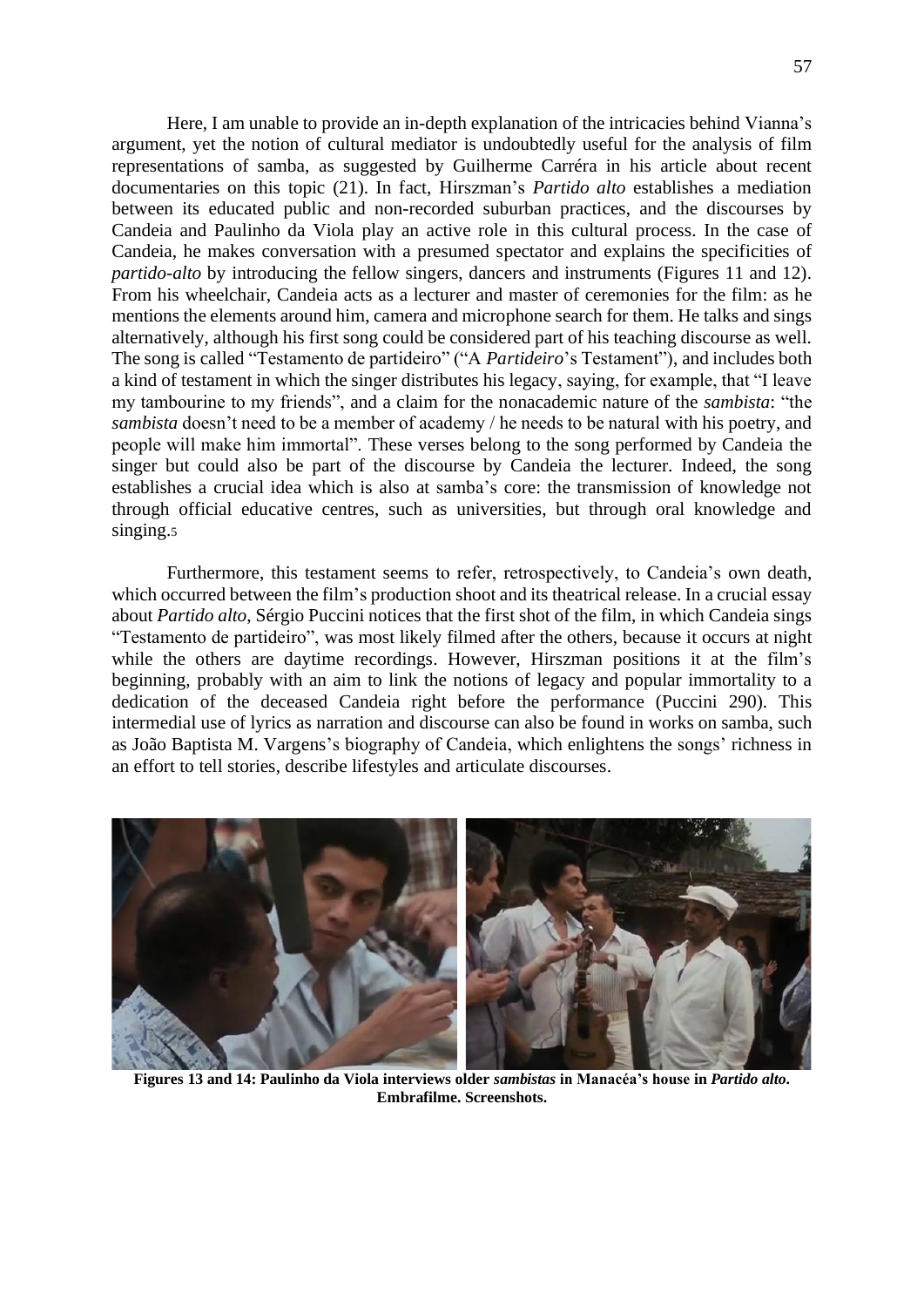

**Figures 15 and 16: Paulinho da Viola sings in the** *roda de samba* **with Velha Guarda da Portela in** *Partido alto***. Embrafilme. Screenshots.**

Paulinho da Viola is also a narrator and performer, but in a different way. While he forms a crucial part of the film's production (Kodato), he never speaks to the camera nor assumes a central role as Candeia does. He appears in the second section as an interviewer to the *sambistas* from Velha Guarda da Portela (Figures 13 and 14) and after a series of statements he joins the singers playing a *cavaquinho* (Figures 15 and 16). Indeed, as film editor Alain Fresnot noticed, the film starts with Candeia, an individual lecturing, and ends with collective singing, which aligns with the film's left-wing ideology and its effort to highlight the community's role in musical creation. In a way, Paulinho provides an opportunity for others to talk, which is coherent with his historical role as a mediator between Velha Guarda da Portela and the music industry. When asked about his role in the history of samba, however, he does not consider himself to be a mediator in Vianna's terms, because he was involved in popular music practices since his early age thanks to his father.

At the end of *Partido alto* the *roda de samba* images are accompanied by Paulinho's voiceover, praising *partido-alto* and attacking the gradual commodification of traditional samba in show business. In his essay, Puccini brilliantly distinguishes this voiceover from the voices of the *sambistas*, which include both Candeia and the people from Velha Guarda da Portela. He insists that the latter are "voices *with* a body", both for their synchronicity with people that we can see and for their connected physical actions such as dancing, clapping and eating (294–5). These are people who were traditionally ignored by recording labels, so the act of singing into the microphone becomes an "appropriation gesture" to make their voices heard (302). Conversely, Paulinho's voiceover "speaks *without* a body" and is "a distanced voice, more formal and well-articulated, which isn't burdened by the lapsus of the colloquial and improvised talks" (297). Most crucially, this voice distances the spectator from the world represented and "will establish a new time perspective in relation to the images we see, pushing them towards the past. Voiceover takes up the narrator's '*now*', and images take up the '*before*', that which *have already happened*, and over these images the narration weaves its comment" (296).

Paulinho da Viola's agency in the film radically changes when he switches from interviewer to voiceover. Although he remains a mediator between suburban samba and spectator, he no longer questions old *sambistas*. Instead he delivers a discourse of his own which is not improvised at all. Indeed, different hand-written versions, most likely drafted by Hirszman himself, can be found in the Arquivo Edgard Leuenroth in the University of Campinas (Hirszman, "Sketched"). This provides a crucial difference to statements by those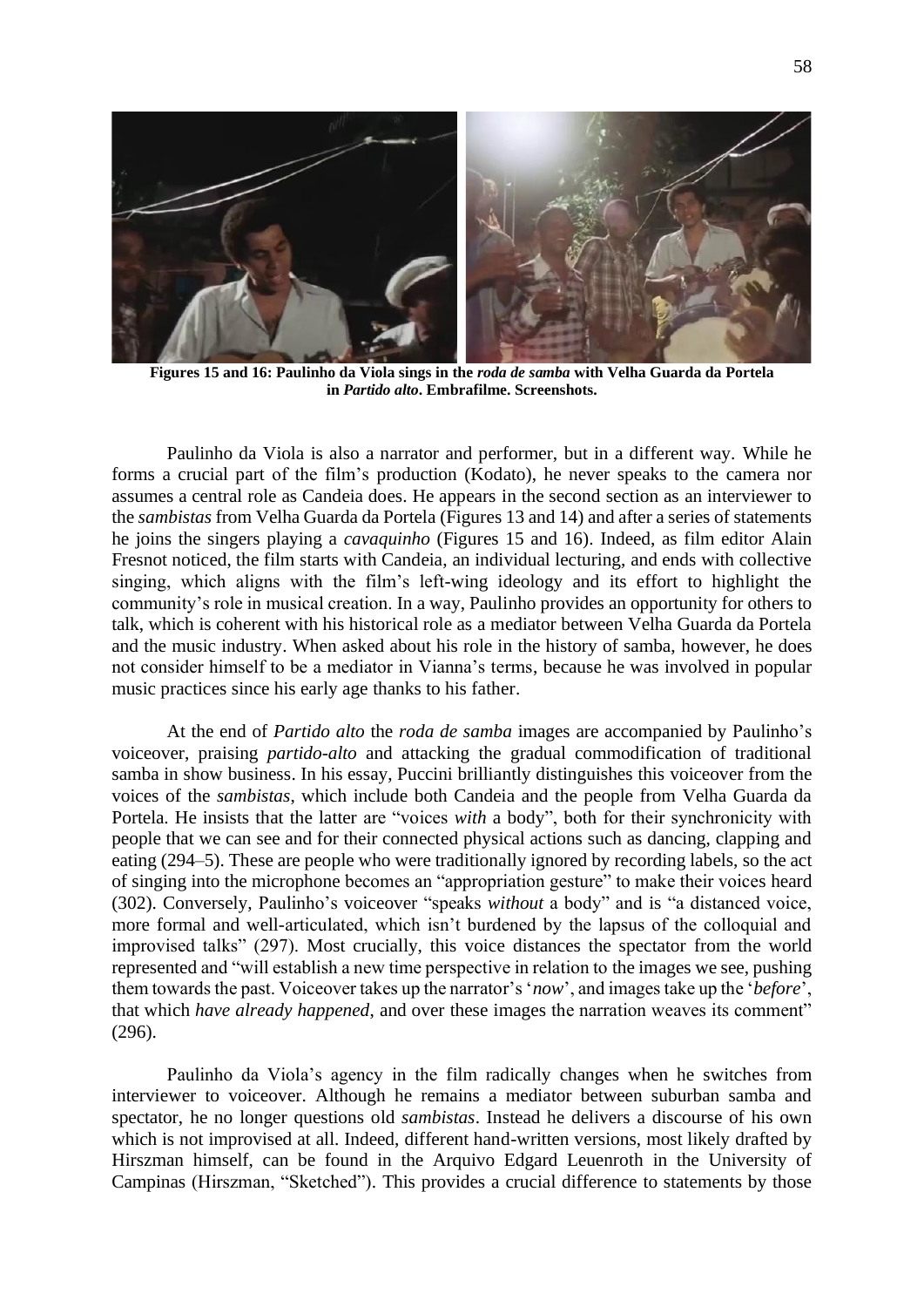interviewed and to Candeia's own contribution as well: while the latter's lecture on *partidoalto* was delivered spontaneously in front of the camera, Paulinho's rehearsed voiceover was drafted on paper. Candeia represents the traditional oral learning in suburban communities with a high rate of illiteracy. By contrast, Paulinho da Viola, even if he never attended university, embodies his voiceover with the intellectual, written discourse on that social and cultural world. Both Candeia and Paulinho lecture to audiences, introduce them to traditional samba and act as mediators. While Candeia speaks from a position belonging to popular culture, Paulinho provides discourse from the safe, authoritative place that the voiceover grants him.

Despite this crucial difference, Paulinho's voice is not completely external to the world he is talking about. According to Arthur Autran, this specific case problematises traditional simplifications about the uses of voiceover in documentary filmmaking. For him, Paulinho's speech is quite personal and seems more of an authorised opinion than a "scientific truth":

[it] is not somebody delivering "truths" about popular music, but an artist who was educated in that environment […] the locution works as a very coherent link between the object of the film—popular music and its exponents—and the targeted public urban middle-class which is not used to that form of samba. (216)

Indeed, the complexity of this voiceover reflects Paulinho da Viola's role as a promoter of Velha Guarda da Portela: someone who embraced noncommercial samba and respectfully introduced it to the music industry, thus becoming a mediator between popular culture and the audience, even if, as said before, he does not consider himself to be an external agent in relation to suburban samba practices.

In addition, in *Partido alto* this role is expressed intermedially. At the end of the film, Paulinho becomes a voiceover expert but this is also the moment in which he becomes completely integrated into the music performance, playing the *cavaquinho* and singing together with members of Velha Guarda da Portela. His interviewer role is split into two: as an expert in the voiceover and as a singer on screen, or a subject with discourse and a subject who is filmed. He becomes an intermedial character between the film's discourse (in which he was deeply involved) and popular music performance, which he joins on a level playing field. In contrast with Candeia, whose image and discourse are always part of the samba school, Paulinho is placed in-between. By organising how we see and hear him, *Partido alto* transforms Paulinho da Viola into an intermedial character and expresses his role in the history of Brazilian music with cinematic techniques.

#### **Other Technologies, Other Mediators: Villa-Lobos and** *O mistério do samba*

Throughout this article I have often quoted Lira Neto's expression "between the ancestral signs of party and agony", a complex position in which he places samba and which he uses to entitle the book's prologue. Here, he introduces some episodes featuring Heitor Villa-Lobos, the prestigious composer who carried out extensive research on Brazilian music traditions and who oversaw the nationalist cultural programme during the dictatorship of Getúlio Vargas in the 1930s and 40s. As such, Villa-Lobos helped bridge institutions and suburban culture, pushing marginalised artists onto the official scene; he was a crucial cultural mediator for the nationalisation of samba. One of the most important endeavours in which he was involved was the recording of the album *Native Brazilian Music* (1940), a project of US media company Columbia directed by famous conductor Leopold Stokowski. Taking place on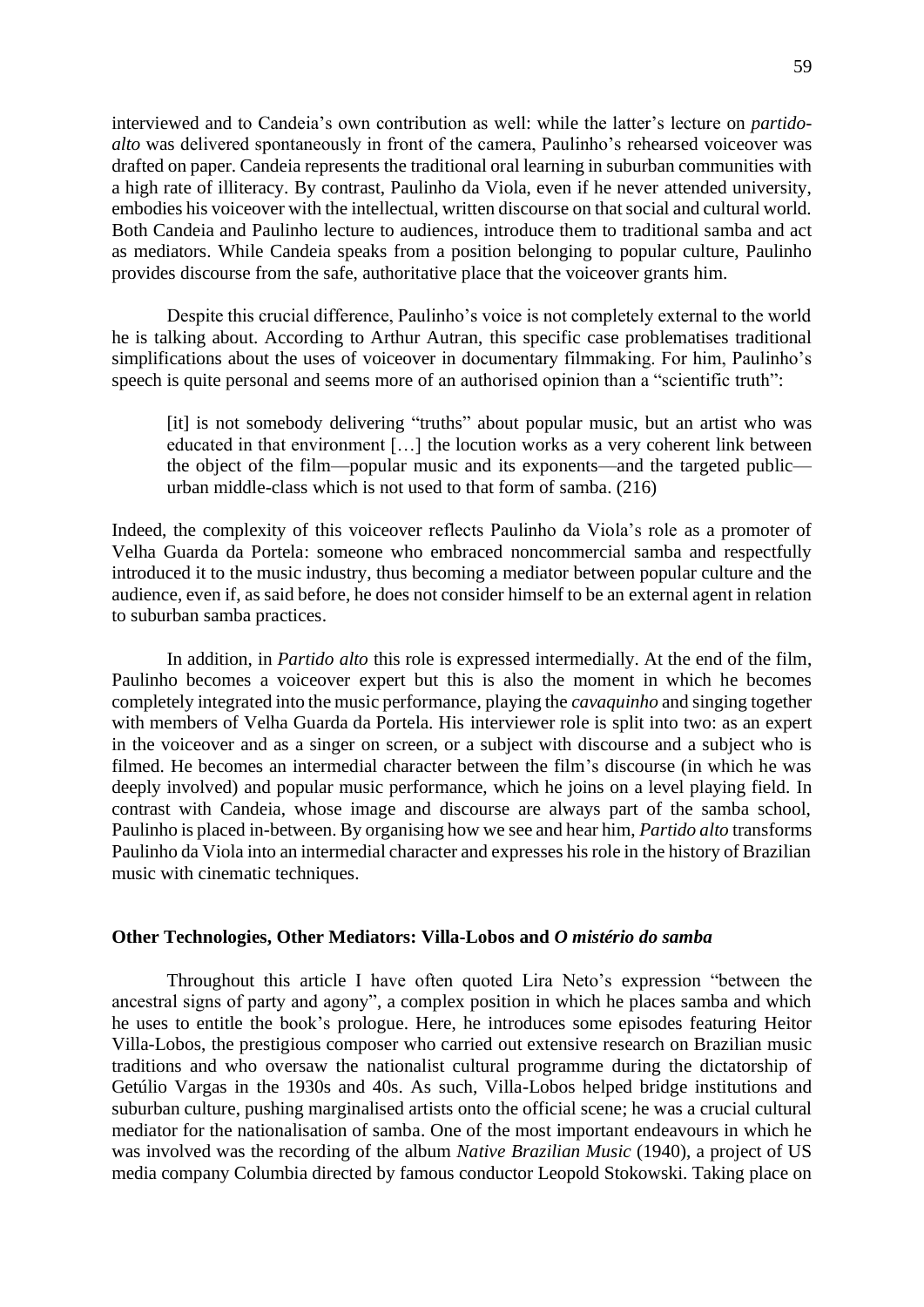board of the transatlantic SS *Uruguay*, which was at Rio's docks, this recording belonged to the Good Neighbor Policy, a diplomatic US strategy that aimed to expand its political, economic and cultural influence on Latin American countries. Villa-Lobos approached singers and musicians of different styles (samba, *maracatu*, *choro*, *toadas sertanejas*, etc.) to be recorded by the Columbia crew on the SS *Uruguay*, which resulted in a 17-track album commercialised in the US but not released in Brazil until 1987. Some key names from samba history, such as João da Baiana and Cartola, recorded their voices on that album. Neto points out that the Columbia project also involved filming the music performances on board with the aim to exhibit for US audiences, although there is no proof that this unique film ever materialised (21).

Nearly seventy years later, with the 2008 theatrical release of Brazilian documentary feature *O mistério do samba* (*The Mystery of Samba*), directed by Lula Buarque de Hollanda and Carolina Jabor, this type of recording and the mediator are longstanding concepts in the history of samba. Borrowing its name from the title of Hermano Vianna's book, *O mistério do samba* is nonetheless focused on Velha Guarda da Portela. It derives from the album *Tudo azul* (*All Blue*, 2000), produced by singer Marisa Monte, a pop rock star who carried out an extensive research project of unreleased songs by Velha Guarda and selected eighteen, written between 1942 and 1976, to be sung anew by the band and some guest performers, such as Paulinho da Viola and herself (Frias). Lula Buarque de Hollanda filmed the album's recording and over the years shot new material that resulted in a documentary in 2007. Carolina Jabor joined him as codirector after the filming of the album's recording.

*O mistério do samba* combines over a decade's worth of material (1998–2007) shot in Portela, involving members of Velha Guarda discussing their work as songwriters and singers. Tracks from *Tudo azul* are played and performed alongside older songs by Velha Guarda and individual works by its members; some are sung a cappella by the interviewees, some are collectively performed or recorded in the studio, while others emerge as unpublished lyrics in crumpled notebooks or even recorded on old cassettes. Songs circulate across personal memories, handwritten papers, tapes and computers, as well as headphones and microphones (Figures 17 to 20). During this process, Marisa Monte guides discussions with the singers, triggers their memories and reflections and sings along with them. In some sequences she speaks with Paulinho da Viola about his experience with Velha Guarda in the 1970s. As argued by Guilherme Carréra in his analysis of the film, both Marisa and Paulinho, as well as successful singer Zeca Pagodinho, function as cultural mediators within the film (13). *O mistério do samba*, to use Lira Neto's words again, is placed "between the ancestral signs of party and agony", and indeed the purpose of the filmmakers was

to portray a generation who were saying farewell. That generation, which was reaching the end of a life circle, was prolific in terms of music production and represented a lifestyle which doesn't exist anymore: the peaceful, friendly life in the slums, with no urban violence, in which people used to meet together to sing. Many characters from the film died soon after, so it seemed to be the right moment to do that. Our main concern was to capture the soul of the suburb. (Hollanda)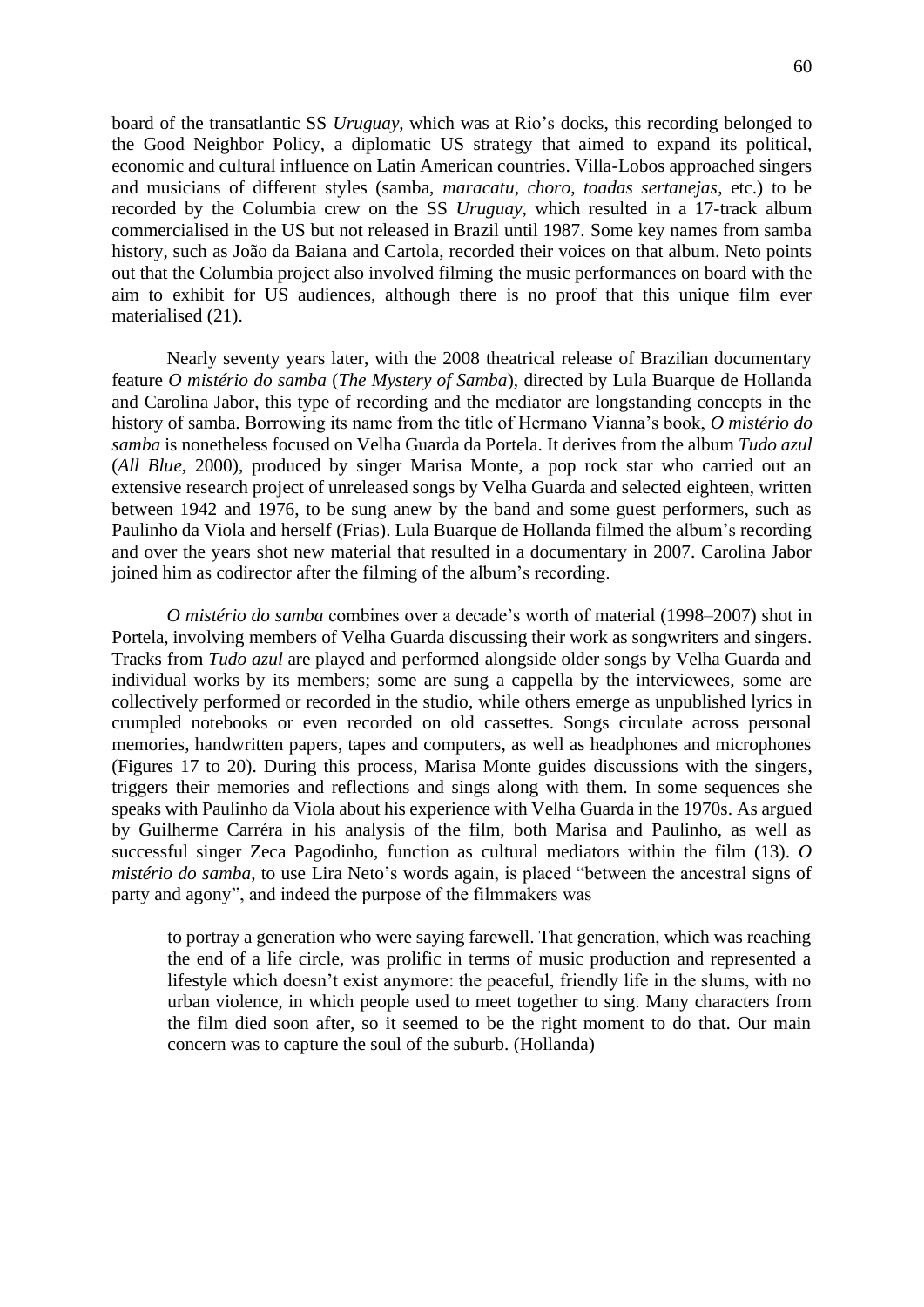

**Figures 17–20: Marisa Monte explores unknown songs by Manacéa on cassette, in handwritten notes, on the computer and through song in** *O mistério do samba* **(***The Mystery of Samba***, Lula Buarque de Hollanda and Carolina Jabor, 2008). Conspiração Filmes, 2008. Screenshots.**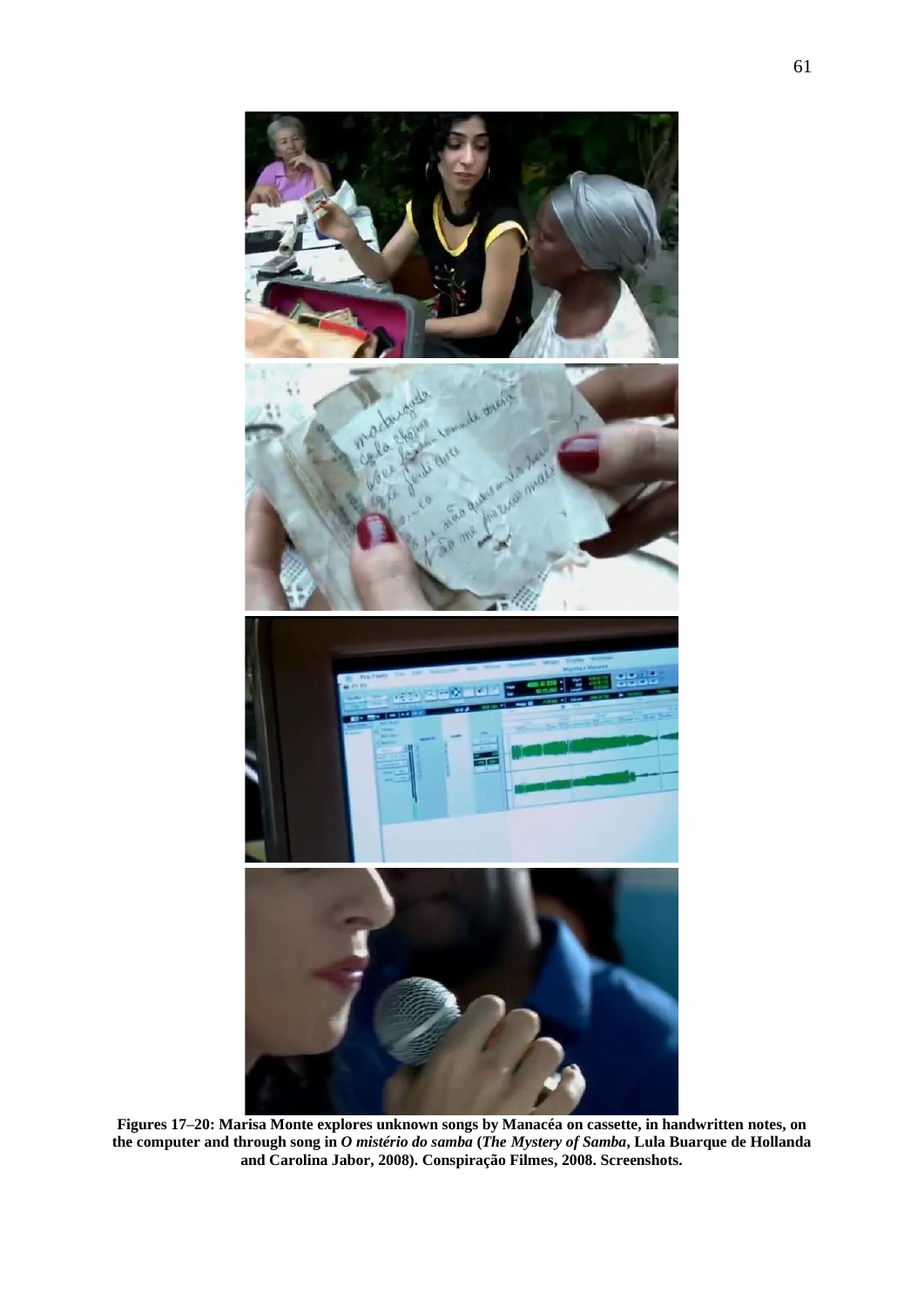Both the project *Native Brazilian Music* and the documentary *O mistério do samba* share an interest in rescuing traditional music forms and registering them, both in image and sound, even if Stokowski's original intentions of filming performances were never realised. That was the central aim of Leon Hirszman's *Partido alto* as well. Most crucially, these three projects are concerned with technological recordings and in them there is a fundamental mediator who bridged popular samba and the music industry. As I have explored throughout this article, both technology and the mediator have been important elements in the history of samba: they represent the transition from oral cultures to voice recording, from collective creation to copyright, from social gatherings to commodification, from suburban communities to mass audiences. Technology and mediators are never innocent or neutral intermediaries between popular culture and the public, and they must be approached critically, considering the variety of agents involved.

Since the times of Cinema Novo, cinema and most notably music documentaries have played a key role in registering forms of samba and presenting them to big audiences. The boom of music documentaries in Brazil in the early 2000s, which is deeply connected with a re-evaluation of Brazilian identity (Heise), must also be approached in this way. Along with *O mistério do samba*, other documentaries on samba have been released, that have gained critical acclaim and popularity. They focus either on historical characters (*Cartola: Música para os olhos* [*Cartola: Music for the Eyes*, Lírio Ferreira and Hilton Lacerda, 2007]), on contemporary artists (Bezerra da Silva in *Onde a coruja dorme* [*Where the Owl Sleeps*, Márcia Derraik and Simplício Neto, 2010]) or on specific samba schools (Mangueira in *O samba que mora em mim* [*The Samba within Me*, Georgia Guerra-Peixe, 2010]), but the issues of class, race and the contrast between popular culture and music industry stand out in all of them.

In this article, I have used an intermedial approach to *Partido alto* to explore how technological and human mediation plays a key role in documenting samba. This mediation is cultural and political, but it is produced with cinematic techniques such as the sequence shot or the voiceover. What technical devices are presented in the film? Are the songs sung by heart or played from old recordings? Are the artists presented alone or together with their fellow people in the slums? Is there an expert or a prestigious artist introducing them? Is this approach fair, or maybe full of paternalistic intentions? How are these technological and human mediations performed? These are questions raised by *Partido alto* which may be useful to approach other documentaries on samba. This approach may indeed shed some light on the ways each film tackles the complex, often ungraspable world of popular music traditions.

#### **Acknowledgment**

This text is the result of research conducted within the AHRC-Fapesp-funded project "Towards an Intermedial History of Brazilian Cinema: Exploring Intermediality as a Historiographic Method" (IntermIdia). Previous versions were presented at the XXI Encontro da Sociedade Brasileira de Estudos de Cinema e Audiovisual (Socine, Federal University of Paraíba, Brazil, 2017) and the II IntermIdia Conference: "The Moving Form of Film: Exploring Intermediality as a Historiographic Method" (University of Reading, UK, 2017). I am indebted to the organisers and the participants at those conferences; to the team at the Arquivo Edgard Leuenroth (University of Campinas, Brazil); to the professionals Paulinho da Viola, Lúcio Kodato, Alain Fresnot and Lula Buarque de Hollanda, who generously shared their memories; to Maria Hirszman for her help in getting information about her father's work; to all my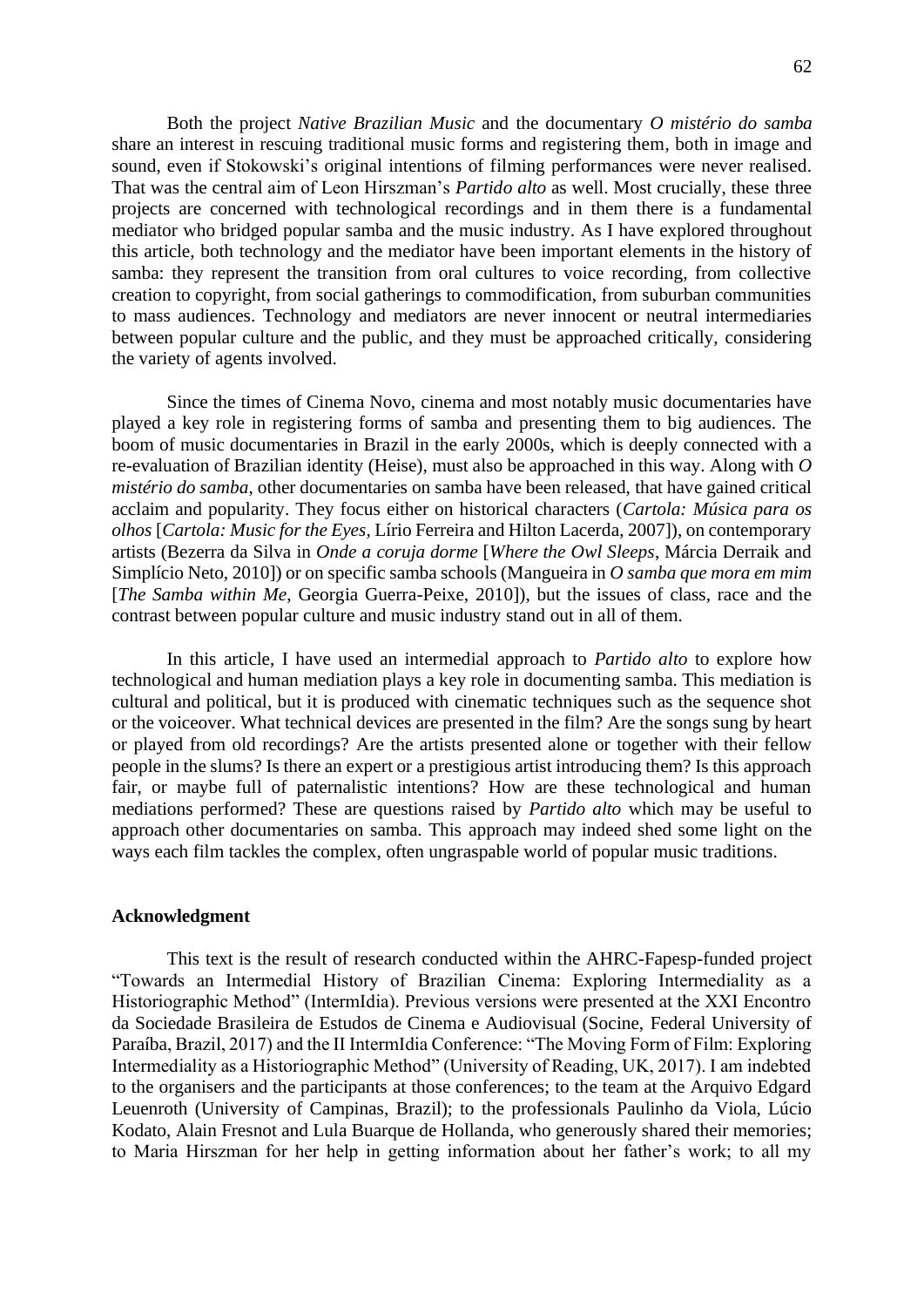colleagues in the IntermIdia Project, and to Nicolau Bruno de Almeida Leonel, for his help in better understanding the complexities of Brazilian music.

#### **Notes**

<sup>1</sup> All the translations from Portuguese are mine.

<sup>2</sup> Lopes' definition is much longer and includes former meanings of "*partido-alto*" in the past, as well as a list of samba practices that the term "*partido-alto*" includes.

<sup>3</sup> For an analysis of the Quilombo project, see Treece.

<sup>4</sup> Other authors that have used the concept of mediator after Vianna include Braga (102–78) and Napolitano (23–45).

<sup>5</sup> The relationship between samba and daily speech has been further explored by Luiz Tatit  $(41-4)$ .

#### **References**

- Andreazza, Carlos. "Partido-alto: A questão da forca" ["*Partido-Alto*: The Issue of Gallows"]. *Direitos Já*, no. 58, Apr.–June 2001, 13.
- Autran, Arthur. "Leon Hirszman: Em busca do diálogo" ["Leon Hirszman: Aiming for Dialogue"]. *Documentário no Brasil: Tradição e transformação* [*Documentary Filmmaking in Brazil: Tradition and Transformation*], edited by Francisco Elinaldo Teixeira, Summus, 2004, pp. 199–226.
- Braga, Luiz Otávio Rendeiro Correa. *A invenção da música popular brasileira: De 1930 ao final do Estado Novo* [*The Invention of Brazilian Popular Music: From 1930 to the end of Estado Novo*]. 2002. Universidade Federal do Rio de Janeiro, PhD thesis.
- Candeia. "Testamento de partideiro" ["A *Partideiro*'s Testament"]. RCA, 1975.
- Candeia, and Isnard Araújo. *Escola de samba: Árvore que esqueceu a raiz* [*Samba School: A Tree that Forgot Its Root*]. Lidador/SEEC, 1978.
- Carréra, Guilherme. "Da Portela para a Mangueira: Um passeio pela mediação nos documentários *O mistério do samba* e *O samba que mora em mim*" ["From Portela to Mangueira: A Stroll Through Mediation in the Documentaries *The Mystery of Samba* and *The Samba within Me*"]. *Rebeca – Revista Brasileira de Estudos de Cinema e Audiovisual*, vol. 5, no. 2, July– Dec. 2016, pp. 1–24, DOI: [https://doi.org/10.22475/rebeca.v5n2.217.](https://doi.org/10.22475/rebeca.v5n2.217)
- *Cartola: Música para os olhos* [*Cartola – Music for the Eyes*]. Directed by Lírio Ferreira and Hilton Lacerda, Raccord, 2007.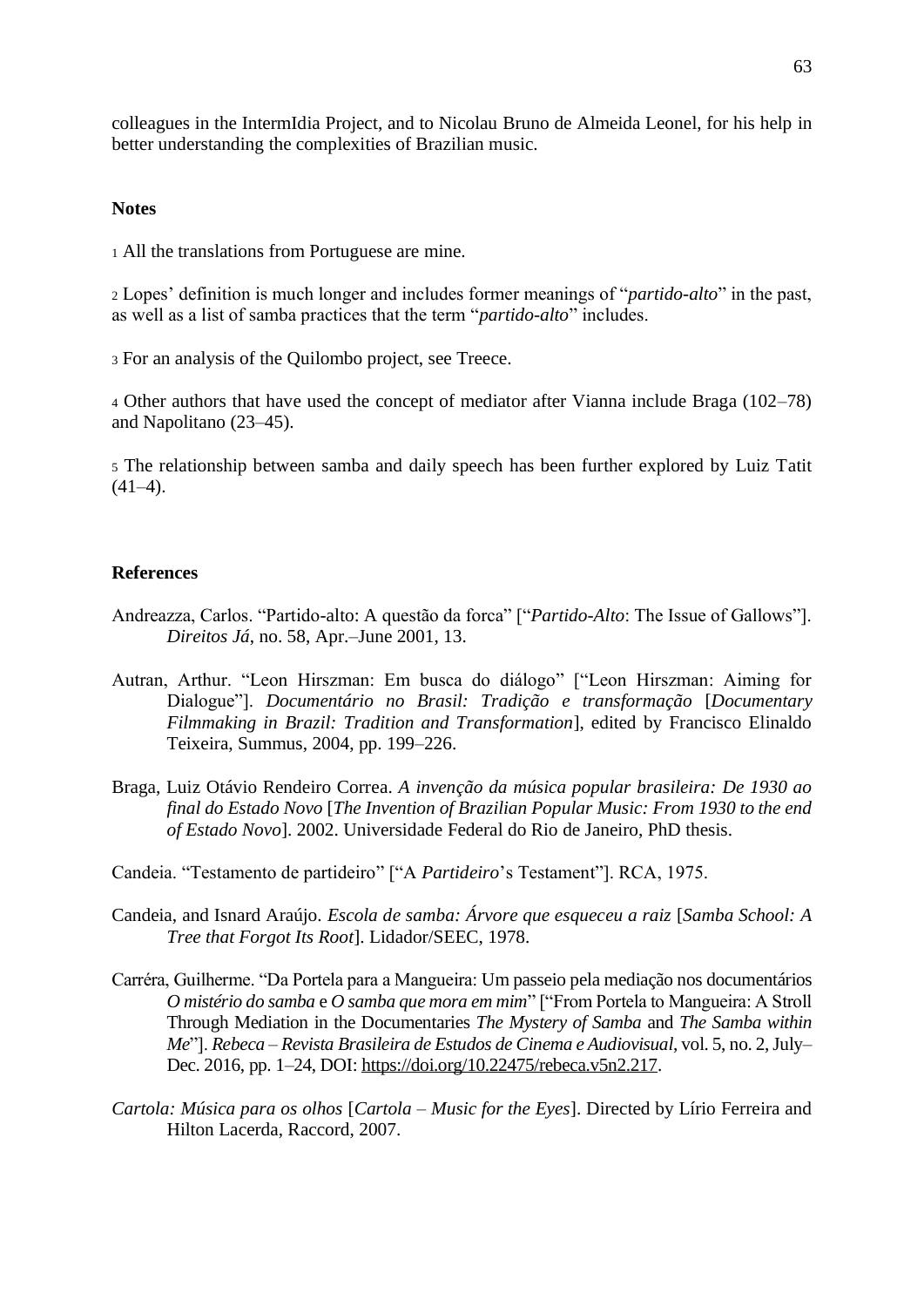Comolli, Jean-Louis. "L'Œil contrôle, le corps écoute (Filmer le free)" ["The Eye Controls, the Body Listens (To Film the Free)"]. *Voir et pouvoir. L'innocence perdue: cinéma, télévision, fiction, documentaire* [*Seeing and Power. The Lost Innocence: Cinema, Television, Fiction, Documentary*], Éditions Verdier, 2004, pp. 652–62.

*Conversa de Botequim* [*Bar's Talk*]. Directed by Luiz Carlos Lacerda, Cinesul, 1970.

- Coutinho, Eduardo Granja. *Velhas histórias, memórias futuras: O sentido da tradição na obra de Paulinho da Viola* [*Old Stories, Future Memories: The Meaning of Tradition in the Works of Paulinho da Viola*]. EdUERJ, 2002.
- Fresnot, Alain. Interview by Albert Elduque. São Paulo, 26 Oct. 2017.
- Frias, Lena. "Velha Guarda da Portela nos terreiros da emoção" ["Velha Guarda da Portela In the Yards of Emotion"]. *marisamonte.com*, [www.marisamonte.com.br/pt/musica/producoes/velha](http://www.marisamonte.com.br/pt/musica/producoes/velha-guarda-da-portela-tudo-azul)[guarda-da-portela-tudo-azul.](http://www.marisamonte.com.br/pt/musica/producoes/velha-guarda-da-portela-tudo-azul) Accessed 16 Dec. 2019.
- Gullar, Ferreira. "Cultura posta em questão" ["Questioned Culture"]. 1963. *Arte em Revista*, vol. 2, no. 3, March 1980, 83–7.
- Heise, Tatiana Signorelli. "Sounds from Brazil: Brasilidade and the Rise of Music Documentary." *Screening Songs in Hispanic and Lusophone Cinema*, edited by Lisa Shaw and Rob Stone, Manchester UP, 2012, pp. 248–63.
- *Heitor dos Prazeres*. Directed by Antônio Carlos da Fontoura, Canto Claro, 1965.
- Hirszman, Leon. Letter to Carlos Augusto Machado Calil. Typescript, 7 Dec. 1979. Arquivo Edgard Leuenroth, Universidade Federal de Campinas.
- ---. Letter to Fernando Ferreira. Typescript, 16 Jan. 1978. Arquivo Edgard Leuenroth, Universidade Federal de Campinas.
- ---. "Partido Alto". Typescript, 1975. Arquivo Edgard Leuenroth, Universidade Federal de Campinas.
- ---. Sketched notes of *Partido Alto*'s final speech. Handwritten. Arquivo Edgard Leuenroth, Universidade Federal de Campinas.
- Hollanda, Lula Buarque de. "Capturing the Soul of the Suburb: An Interview with Lula Buarque de Hollanda." Interview conducted by Tamara Courage and Albert Elduque. *Alphaville: Journal of Film and Screen Media*, no. 19, 2020, pp. 146–53, DOI: [https://doi.org/10.33178/alpha.19.12.](https://doi.org/10.33178/alpha.19.12)

Kodato, Lúcio. Interview conducted by Albert Elduque. São Paulo, 28 Sept. 2017.

- Lopes, Nei. *Partido-alto: Samba de bamba* [*Partido-alto*: *High Samba*]. Pallas, 2005.
- *O mistério do samba* [*The Mystery of Samba*]. Directed by Lula Buarque de Hollanda and Carolina Jabor, Conspiração Filmes, 2008.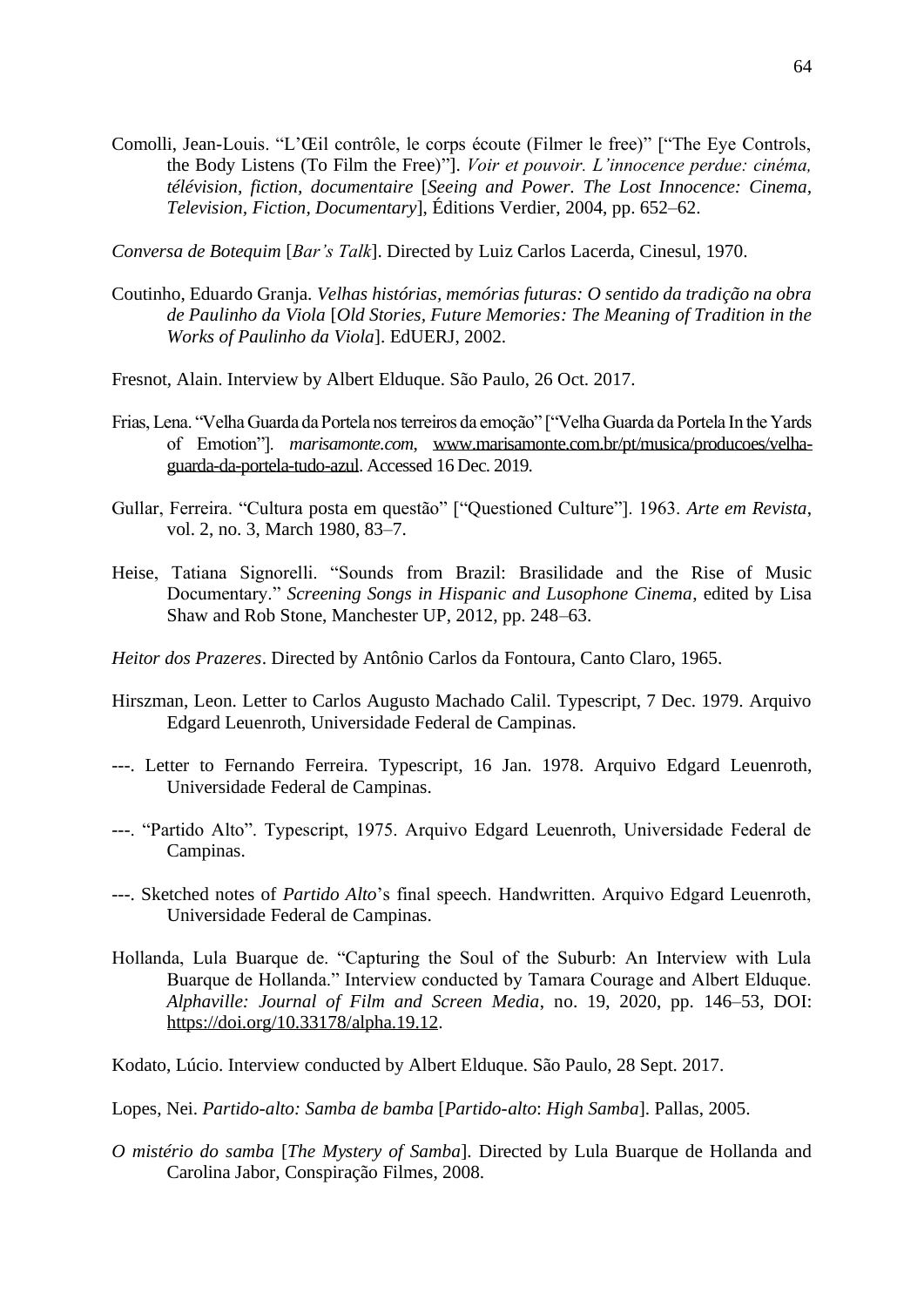Mouëllic, Gilles. *Jazz et cinéma*. Cahiers du cinéma, 2000.

- Napolitano, Marcos. *A síncope das idéias: A questão da tradição na música popular brasileira* [*The Rhythm of Ideas: The Question of Tradition in Brazilian Popular Music*]. Editora Fundação Perseu Abramo, 2007.
- *Nelson Cavaquinho*. Directed by Leon Hirszman, Saga Filmes, 1969.
- Neto, Lira. *Uma história do samba: Volume I (As origens)* [*A History of Samba: Volume I (The Origins)*]. Companhia das Letras, 2017.
- *Onde a coruja dorme* [*Where the Owl Sleeps*]. Directed by Márcia Derraik and Simplício Neto, TV Zero / Antenna, 2010.
- *Partido alto*. Directed by Leon Hirszman, Embrafilme, 1976–1982.
- Paulinho da Viola. "Samba Beyond the Parade: An Interview to Paulinho da Viola." Interview conducted by Tamara Courage and Albert Elduque. *Alphaville: Journal of Film and Screen Media*, no. 19, 2020, pp. 124–31, DOI: [https://doi.org/10.33178/alpha.19.09.](https://doi.org/10.33178/alpha.19.09)
- Pethő, Ágnes. *Cinema and Intermediality: The Passion for the In-Between*. Cambridge Scholars Publishing, 2011.
- Puccini, Sérgio. "A voz e o microfone: uma análise de *Partido Alto*, documentário de Leon Hirszman" ["The Voice and the Microphone: An Analysis of *Partido alto*, a documentary by Leon Hirszman"]. *Contemporânea. Comunicação e Cultura*, vol. 17, no. 2, May–Aug. 2019, 285–304.
- Rajewsky, Irina O. "Intermediality, Intertextuality, and Remediation: A Literary Perspective on Intermediality." *Intermédialités/Intermediality*, no. 6, Fall 2005, pp. 43–64, DOI: [https://doi.org/10.7202/1005505ar.](https://doi.org/10.7202/1005505ar)
- *O samba que mora em mim* [*The Samba within Me*]. Directed by Georgia Guerra-Peixe, Bossa Nova Films, 2010.
- Sargento, Nelson. "Agoniza mas não morre" ["It Agonises, but It Does Not Die"]. Gravadora Eldorado, 1979.
- Stokowski, Leopold, and Heitor Villa-Lobos (supervisors). *Native Brazilian Music*. Columbia, 1940.
- Tatit, Luiz. *O século da canção* [*The Century of Song*]. Ateliê, 2004.
- Treece, David. "Candeia, o projeto Quilombo e a militância antirracista nos anos 1970" ["Candeia, the Quilombo Project and the Antiracist Militancy in the 1970s"]. *Revista do Instituto de Estudos Brasileiros*, no. 70, Aug. 2018, pp.166–88, DOI: [https://doi.org/10.11606/issn.2316-901X.v0i70p166-188.](https://doi.org/10.11606/issn.2316-901X.v0i70p166-188)
- Vargens, João Baptista M. *Candeia: Luz da inspiração* [*Candeia: Inspiration Light*]. Funarte, 1987.